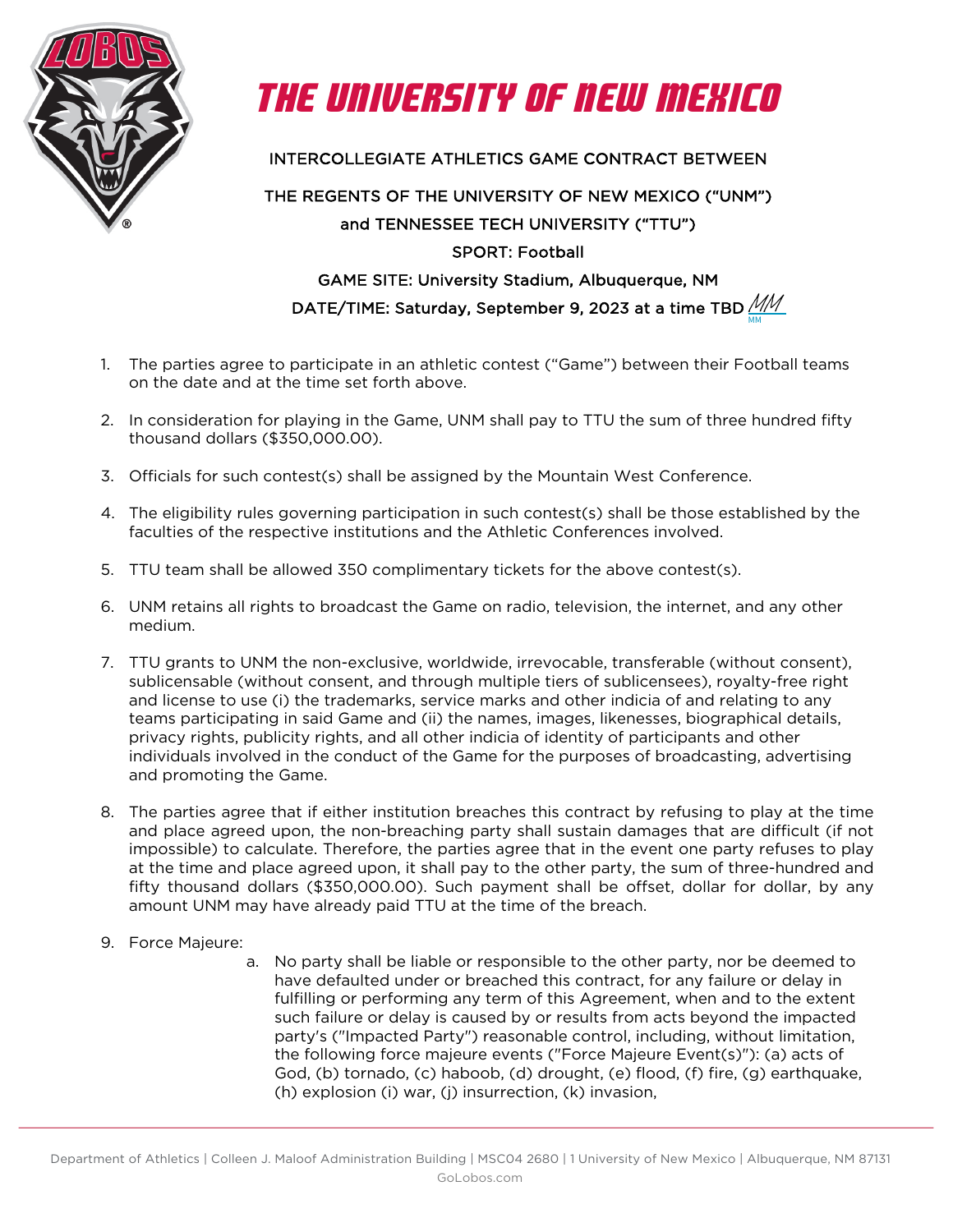

# THE UNIVERSITY OF NEW MEXICO

(l) hostilities (whether war is declared or not), (m) terrorist threats or acts, (n) riot or other civil unrest; (o) government rule order or law in effect on or after the date of this Agreement, (p) restrictive action by any governmental authority; (q) national or regional emergency; (r) strikes, labor stoppages or slowdowns or other industrial disturbances; (s) shortage of adequate power or transportation facilities; and (t) other similar events beyond the reasonable control of the Impacted Party.

- b. The parties acknowledge that they enter this contract in the midst of the COVID-19 pandemic. This pandemic has resulted in various declarations of national, state and local emergencies and actions by governmental authorities that restrict the movement and gathering of persons. If the Game were to be played in the current environment, it is likely that governmental authority would prohibit the Game from being played. However, the parties enter this contract in the good faith belief that current governmental restrictions will no longer be in effect at the time of performance. Even though the pandemic has already resulted in Force Majeure Events, the parties agree that they may be subject to future Force Majeure Events that impact one or both parties and make performance of this contract impossible or impracticable. The parties agree that the existence of current Force Majeure Events is not predictive of future Force Majeure Events related to COVID-19, and that unforeseen consequences of future government actions related to COVID-19 shall entitle either part to invoke the protections of this Section.
- 10. It is understood that Tennessee Tech University will meet the scholarship requirements of NCAA bylaw 18.7.2.1.1 for consideration of quality bowl opponents. If, for whatever reason, Tennessee Tech University does not meet this requirement, or their classification changes, TTU shall be in breach of this Agreement and UNM shall have no liability hereunder.

### FOR: THE UNIVERSITY OF NEW MEXICO FOR: TENNESSEE TECH UNIVERSITY

| David Williams<br>David Williams (Feb 17, 2021 11:42 MST) | Feb 17, 2021                  | <u>Dewayne Alexander</u><br>Dewayne Alexander (Feb 17, 2021 12:54 CST) | Feb <sub>1</sub> |
|-----------------------------------------------------------|-------------------------------|------------------------------------------------------------------------|------------------|
| Sport Coordinator                                         | Date                          | Coach                                                                  | Date             |
| Danny Gonzales                                            | Feb 17, 2021                  | MArk E. Wilson<br>MArk E. Wilson (Feb 17, 2021 14:18 CST)              | Feb 1            |
| Coach                                                     | Date                          | Athletic Director or Designee                                          | Date             |
| Eddie Nunez (Feb 17, 2021 11:53/15)                       | Feb 17, 2021                  | Philip B. Oldham<br>Philip B. Oldham (Feb 17, 2021 17:03 CST)          | Feb :            |
| Attitute Discussion on Declared                           | $\mathbb{R}$ - $\mathbb{R}$ - | Habitantha Roccident co Residence                                      |                  |

Athletic Director or Designee Date University President or Designee

| Dewayne ALexander<br>Dewayne Alexander (Feb 17, 2021 12:54 CST) | Feb 17, 2021 |
|-----------------------------------------------------------------|--------------|
| Coach                                                           | Date         |
| MArk E. Wilson<br>MArk E. Wilson (Feb 17, 2021 14:18 CST)       | Feb 17, 202. |
| Athletic Director or Designee                                   | Date         |
| Philip B. Oldham<br>Philip B. Oldham (Feb 17, 2021 17:03 CST)   | Feb 17, 202  |
| Linivarsity Prasident or Designee                               |              |